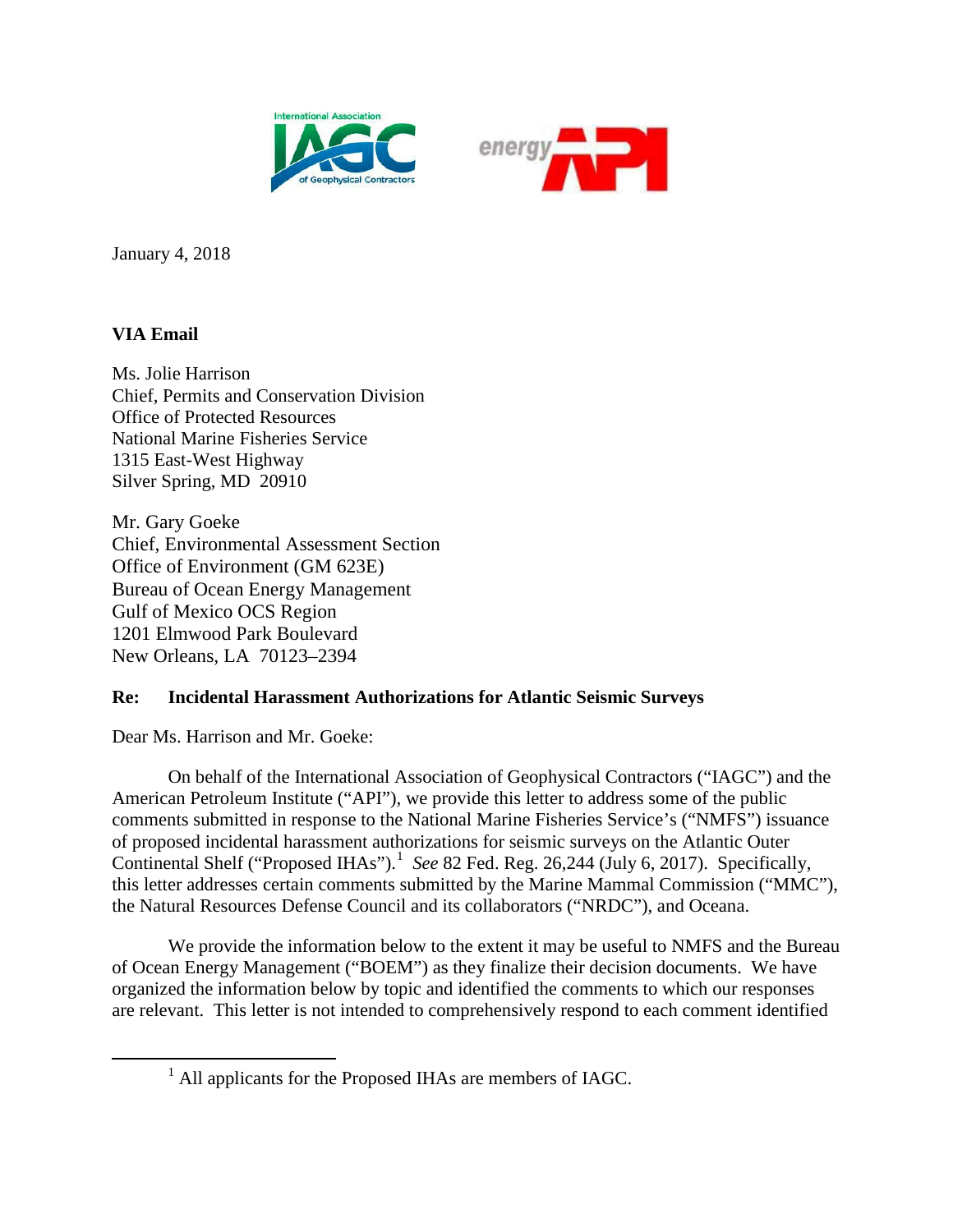below, but rather to highlight certain responsive points. If you have any questions, we would be happy to discuss at your convenience.

### **I. Small Numbers**

Comment: In making its "small numbers" determinations, NMFS must use the Duke/CetMap density estimates to calculate the estimated take for each marine mammal stock and then compare those take estimates to the published Stock Assessment Report ("SAR") population estimates for each stock. (NRDC at 29-30.)

Response: This comment recommends an approach that compares apples and oranges, and would be arbitrary and unlawful if implemented. NMFS cannot make a rational determination regarding the proportion of the stock affected if it compares take estimates that are based upon one dataset (Duke/CetMap density estimates) against population estimates based upon a very different dataset (SAR abundance values). For example, it would be arbitrary for NMFS to compare estimated takes based upon high density data (which implies a high abundance) against a low overall abundance value derived from a vessel-based survey (as reported in a SAR). Any "small number" calculations based upon such a method would be inaccurate and would greatly overestimate the proportion of the stock that may be affected. We recommend that NMFS retain the approach used in the Proposed IHAs. *See* 82 Fed. Reg. at 26,271.

Comment: NMFS cannot make a "small numbers" finding for any marine mammal stock whose population is listed as "unknown" in the SAR. (Oceana at 61.)

Response: NMFS must make an affirmative determination based upon the best *available* science. The Marine Mammal Protection Act ("MMPA") does not prohibit the authorization of incidental take if a stock's population estimate is not available. Instead, NMFS must use the best available information to make reasoned assumptions about the status of the stock and the likely effects of the activity, and ultimately determine whether "small numbers" will be taken. This determination need not be made quantitatively. *See Ctr. for Biological Diversity v. Salazar*, 695 F.3d 893, 906-07 (9th Cir. 2012). With that said, for stocks with "unknown" population sizes, NMFS may want to perform a qualitative analysis of the stock's status based upon the best available information.

## **II. Negligible Impact**

Comment: NMFS must consider the effects of all five surveys cumulatively when making its "negligible impact" determination because (i) MMPA Section 101(a)(5)(D) says that the harassment from a "specified activity" must have a "negligible impact," (ii) the legislative history says that "specified activity" includes all actions for which "the anticipated effects will be substantially similar," and, therefore, (iii) the five applications must be evaluated as a single "specified activity." (NRDC at 36-37.)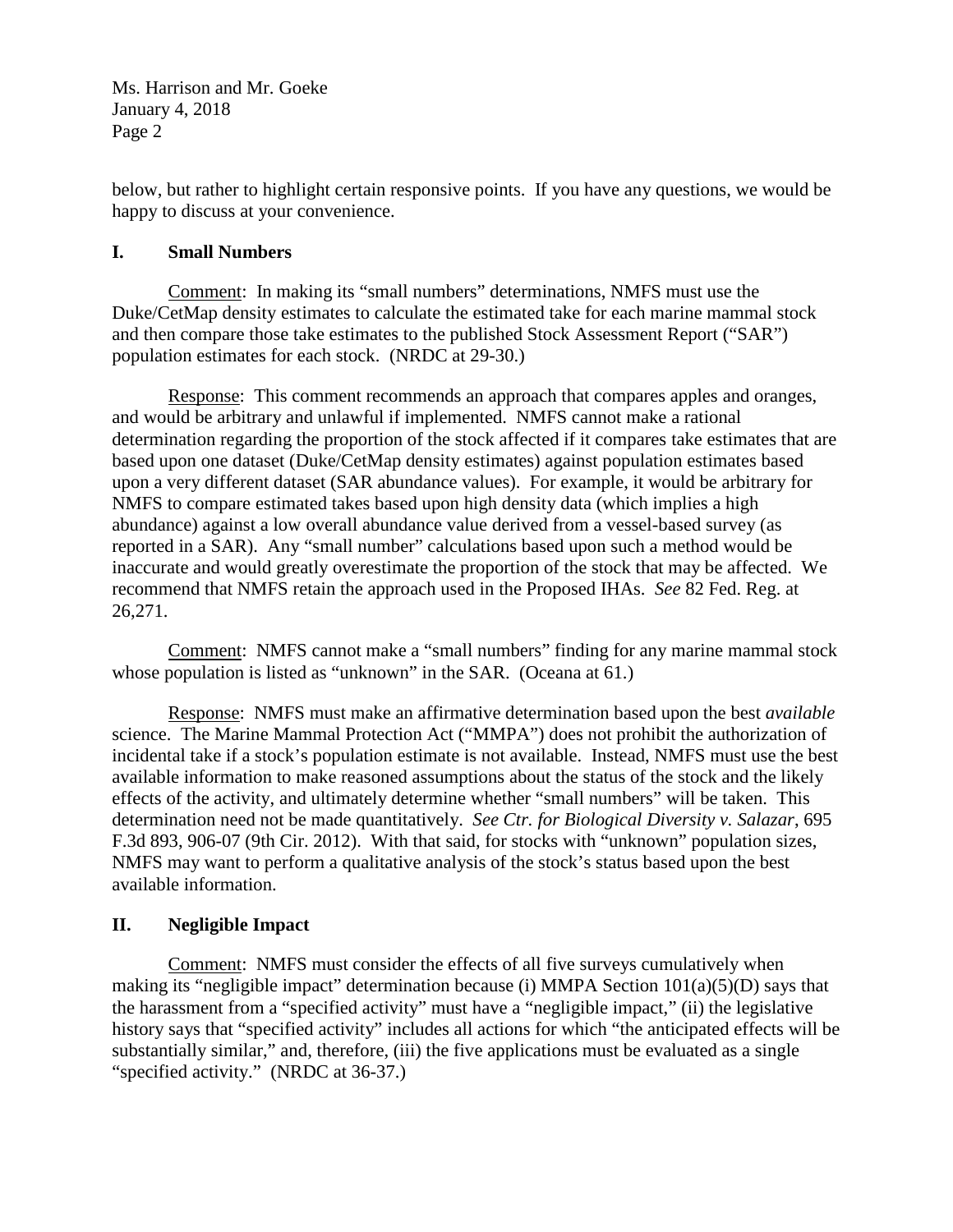Response: There are many flaws with this comment. *First*, Section 101(a)(5)(D) expressly contemplates *individual* authorizations, whereas Section 101(a)(5)(A) expressly contemplates authorizations through five-year regulations covering multiple activities for which the "total taking" must be negligible. Section  $101(a)(5)(D)$  contains no such "total taking" requirement or any language suggesting that individual IHA applications must be evaluated together. *Second*, the legislative history cited by NRDC refers to Section 101(a)(5)(A) (incidental take regulation ("ITR")), not to Section  $101(a)(5)(D)$  (IHA), and therefore has no bearing on the Proposed IHAs. *Third*, NMFS has already formally interpreted Section  $101(a)(5)(D)$  through its implementing regulations in a manner that plainly treats IHAs as *individual* authorizations and contains no provisions requiring NMFS to evaluate the effects of individual IHA applications together. *Finally*, the MMPA does not require NMFS to conduct a cumulative impacts assessment when issuing any authorizations under Section  $101(a)(5)$ .<sup>[2](#page-2-0)</sup>

#### **III. Serious Injury and Morality**

Comment: The authorized take levels unlawfully exceed the potential biological removal level ("PBR") for some marine mammal stocks. (Oceana at 66.)

Response: This comment confuses the potential to injure associated with Level A harassment with the serious injury and mortality of marine mammals. Level A harassment has the "potential to injure." 16 U.S.C. § 1362(18). PBR refers to the number of animals "not including natural mortalities that may be *removed* from a marine mammal stock." *Id*. § 1362(20) (emphasis added). Under the MMPA, NMFS is required to compare the amount of "serious injury and mortality" from commercial fisheries against a stock's PBR to determine whether measures must be taken under the MMPA's take reduction planning provisions to reduce the rate of serious injury and mortality by commercial fisheries. *See id.* §§ 1386, 1387. "Serious injury" is defined by regulation as "any injury that will likely result in mortality." 50 C.F.R. § 216.3. By definition, Level A harassment does not include "serious injury" or "mortality" and, therefore, it is inappropriate to assess the merit of a Level A harassment authorization by comparing it against a metric (PBR) that is far more narrow, is not referenced in Section  $101(a)(5)$ , and has no applicability in the incidental take authorization context. Moreover, there is no evidence that oil and gas seismic surveys have ever resulted in the serious injury or mortality of marine mammals.

<span id="page-2-0"></span> <sup>2</sup> *See, e.g.*, 75 Fed. Reg. 49,760, 49,783 (Aug. 13, 2010) ("Under section 101(a)(5)(D) of the MMPA, NMFS is required to determine whether the taking by the applicant's specified activity will take only small numbers of marine mammals, will have a negligible impact on the affected marine mammal species or population stocks, and will not have an unmitigable impact on the availability of affected species or stocks for subsistence uses. Cumulative impact assessments are NMFS' responsibility under the National Environmental Policy Act (NEPA), not the MMPA."); *see also, e.g.*, 76 Fed. Reg. 34,157, 34,167 (June 13, 2011) (response to comment 7).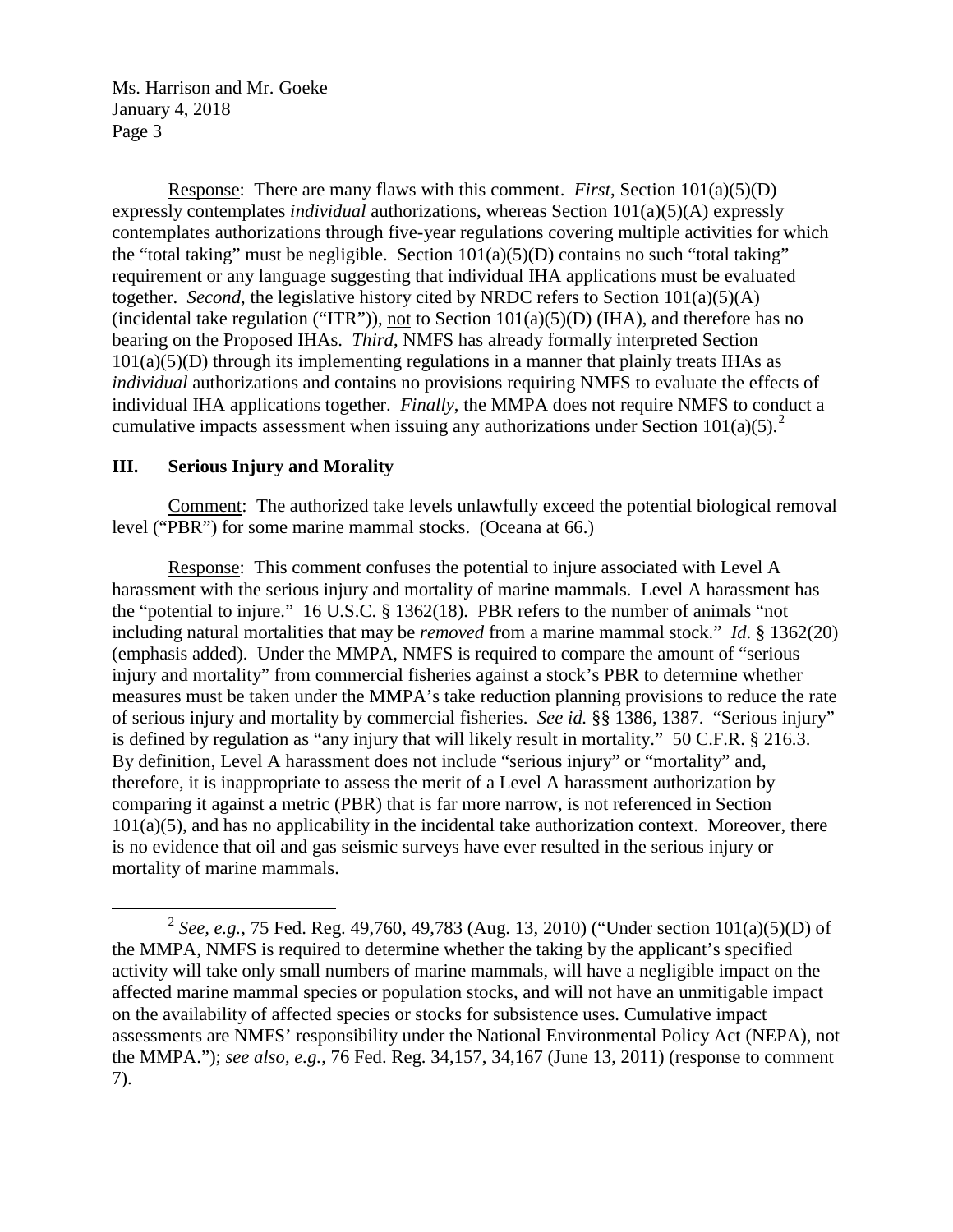Additionally, Oceana mistakenly premises this comment on *Conservation Council for Hawaii v. NMFS*, 97 F. Supp. 3d 1210, 1228-29 (D. Haw. 2015). That case addressed the authorization for the Navy to *kill* marine mammals. The court compared those mortality estimates with the relevant PBRs and found that NMFS's failure to make that comparison in its decision document rendered the authorization unlawful. Here, in contrast, NMFS is authorizing harassment, not mortality.

Comment: The Atlantic surveys will cause serious injury and mortality of marine mammals and, therefore, take associated with those surveys must be permitted under an ITR, not an IHA. (NRDC at 80-81; Oceana at 72.)

Response: NMFS has not proposed to authorize take by serious injury or mortality, but rather by Level A and Level B harassment, both of which may be permitted with an IHA. Any disagreement that NRDC and Oceana may have with NMFS's acoustic guidance for Level A harassment is beyond the scope of the Proposed IHAs. NRDC and Oceana have provided no credible evidence or explanation for why any incidental take associated with the proposed surveys will supposedly cause serious injury or mortality, and no such evidence exists. Additionally, to the extent NRDC and Oceana claim that the surveys will cause ship strikes resulting in mortality, their concern is misplaced because NMFS is not proposing to authorize takes by ship strike, nor are any ship strikes by seismic vessels expected to occur.

### **IV. Least Practicable Impact**

Comment: NMFS's least practicable impact analysis is not consistent with applicable law because it (i) focuses on "population-level" harm, (ii) "balances" species protection against practicability, and (iii) equates "practicality" with "practicability." (NRDC at 60-61.)

Response: This comment is mistaken for a number of reasons. *First*, the "populationlevel" issue arose in a much different context in *NRDC v. Pritzker* (the case cited by NRDC) that is not relevant here and, in any event, the Navy's proposed rule that is incorporated by reference in the Proposed IHAs states that NMFS "carefully reviewed" and "considered" *Pritzker*. 828 F.3d 1125, 1134 (9th Cir. 2016); 82 Fed. Reg. 19,460, 19,502 (Apr. 27, 2017). *Second*, NMFS is *required* to "balance" benefits and practicability of potential mitigation measures because the statute expressly requires mitigation measures to be "practicable." *Third*, NMFS's use of the word "practical" appears to be an inadvertent typographical error because NMFS also uses the correct word ("practicable" or "practicability") numerous times in the Navy's proposed rule that is incorporated by reference, and the word "practicality" is not mentioned at all in the Proposed IHAs. *See, e.g.*, 82 Fed. Reg. at 19,502-0[3](#page-3-0).<sup>3</sup>

(continued . . .)

<span id="page-3-0"></span><sup>&</sup>lt;sup>3</sup> This response only addresses the comments made by NRDC and should not be taken as a suggestion that IAGC and API agree with the proposed mitigation measures or believe that NMFS appropriately balanced the benefits and practicability. As stated in our previous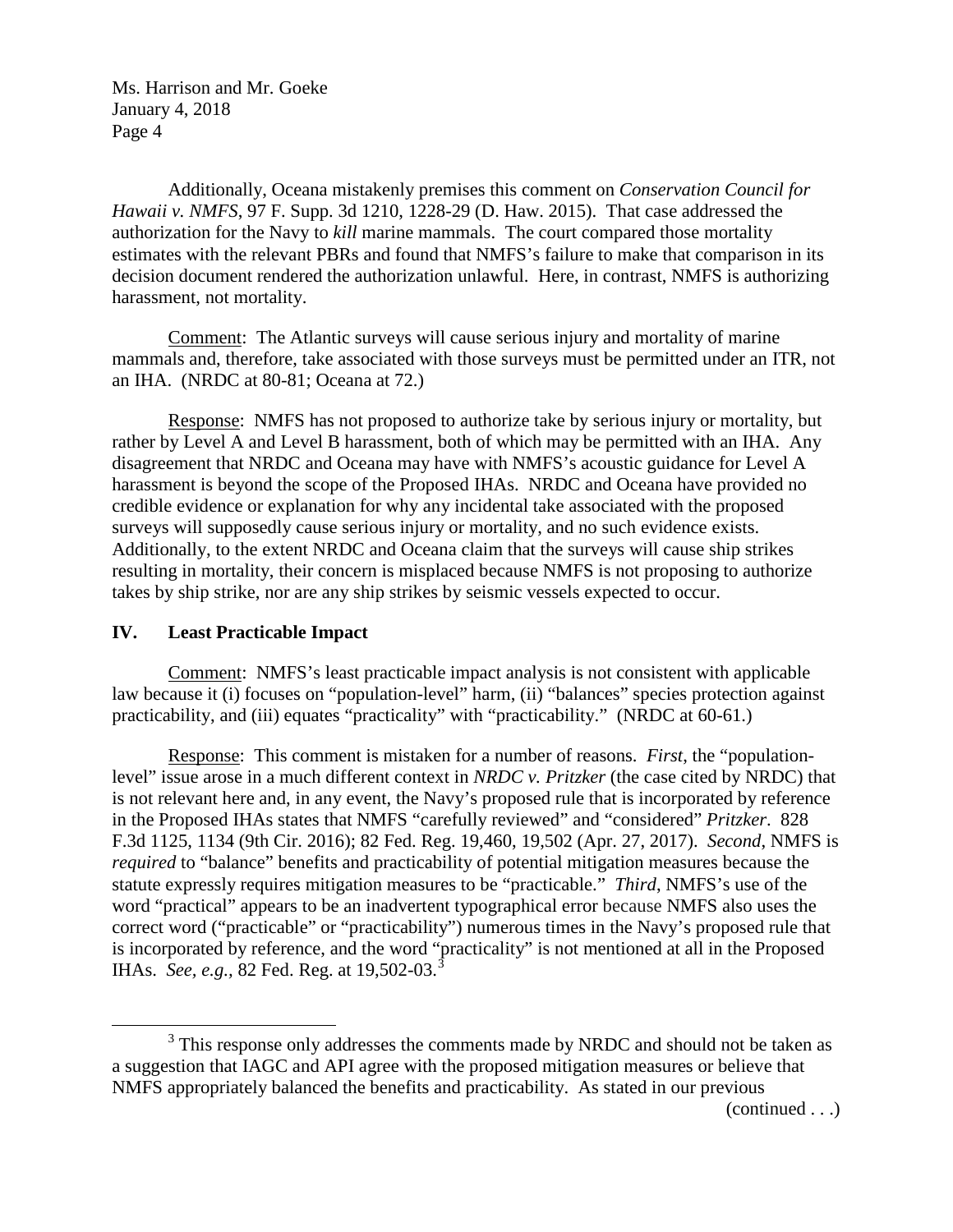Comment: NMFS may not consider the practicability of possible mitigation measures for the applicant. (Oceana at 88.)

Response: This argument impermissibly writes the word "practicable" out of the MMPA. The MMPA's "least practicable impact" requirement considers whether the activity causing the take can be mitigated to achieve the smallest impact to the species that is "practicable." Since the *applicant* performs the activity, the relevant question is whether the *applicant* can practicably accomplish the activity when certain measures are required. Indeed, even the Ninth Circuit in *NRDC v. Pritzker* discussed this requirement in terms of the practicability for the applicant (the Navy). *See* 828 F.3d at 1134-35 ("greatest extent practicable *in light of military readiness needs*"; measures may not be "so restrictive of military activity as to unduly interfere with the government's legitimate needs" (emphasis added)). $4$ 

Comment: NMFS must require measures that either directly reduce the scope of the surveys or require the applicants to share their data, thus reducing the scope of the surveys. (MMC at 13-14; NRDC at 70.)

Response: For the reasons we have previously explained to NMFS in our comments, this comment is misplaced.<sup>[5](#page-4-1)</sup> MMC's and NRDC's comments are based upon a fundamental misunderstanding of important technical, operational, and economic aspects of seismic surveying. The proposed surveys are not "duplicative," and it is not commercially or economically feasible to require the applicants to "collaborate" and share information.<sup>[6](#page-4-2)</sup> These

(. . . continued)

 $\overline{a}$ 

<span id="page-4-0"></span><sup>4</sup> NMFS has addressed a similar argument in past IHAs. *See, e.g.,* 80 Fed. Reg. 35,744, 35,750 (June 22, 2015) ("Response to Comment 17"—"Regarding the mitigation measures recommended by the panel, Shell advised, and we agree, that the measures would not be practicable."); *id.* at 35,751 ("Response to Comment 25" —"On balance, when the limited benefits of the measure are compared against the negative impacts to Shell's activities . . . , NMFS considers it impracticable for the company to implement."); *id.* at 35,759 ("Our evaluation of potential measures included consideration of the following factor in relation to one another[:] . . . the practicability of the measure for applicant implementation.").

<sup>5</sup> *See* IAGC and API's July 21, 2017 comment letter, page 5 and Attachment B.

<span id="page-4-2"></span><span id="page-4-1"></span><sup>6</sup> BOEM recently completed a study regarding "duplicative" seismic surveys, which is described in the Final Programmatic Environmental Impact Statement for Gulf of Mexico Geophysical and Geological Activities, Appendix L, pages L-11 to L-39 (the "Duplicate Panel Report," available at [https://www.boem.gov/BOEM-2017-051-v3/\)](https://www.boem.gov/BOEM-2017-051-v3/). None of the surveys currently proposed for the Atlantic OCS meet the definition of a "duplicate" survey, as set forth in the Duplicate Panel Report.

comments, IAGC and API object to some of the mitigation measures because, *inter alia*, they are not practicable.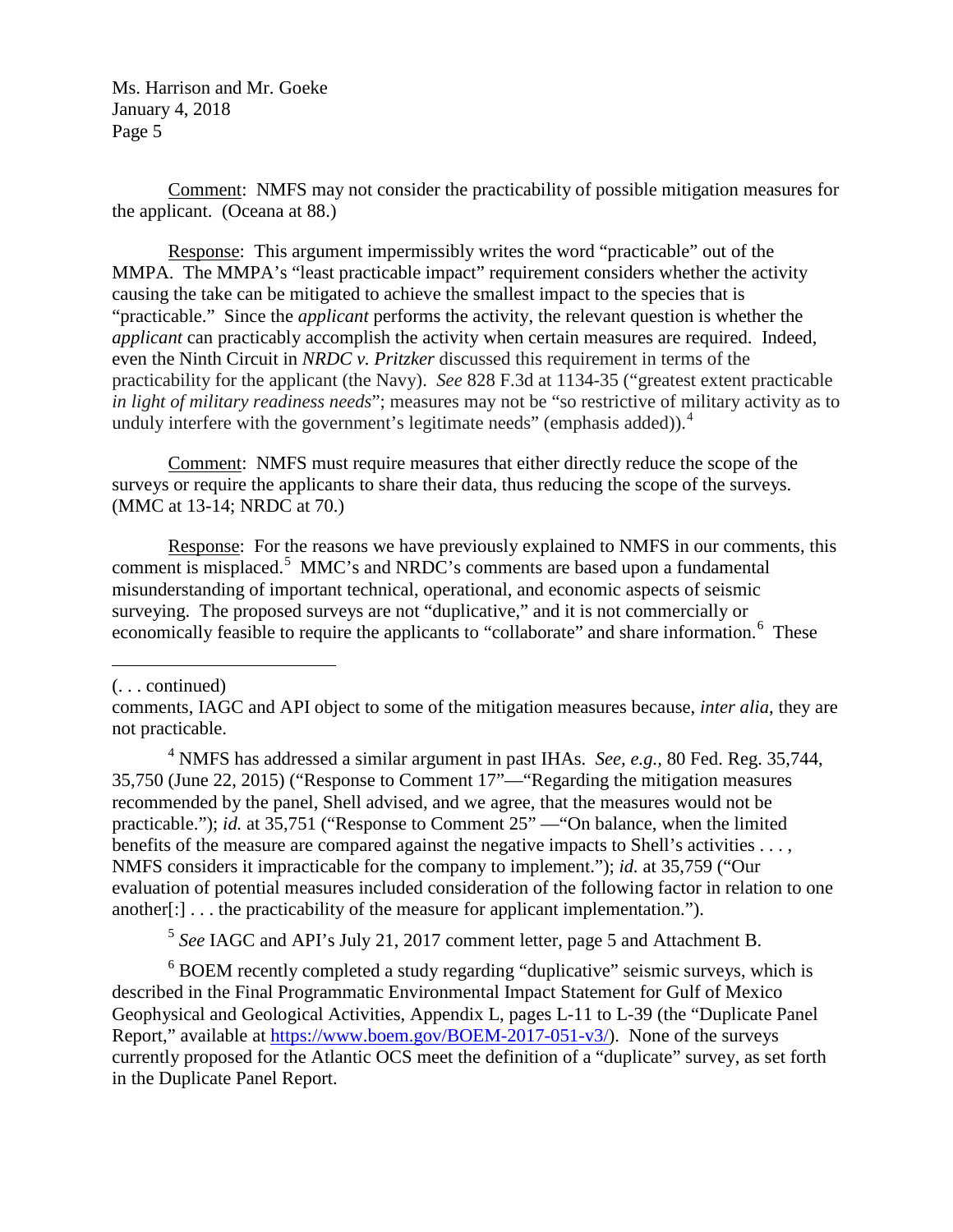suggested measures are therefore not "practicable." For the same reasons, NMFS and BOEM need not, and should not, evaluate these suggested measures as part of an alternative in their respective NEPA documents. Instead, a reduced-survey scenario should be addressed (if at all) in the "alternatives considered but rejected" section of the relevant NEPA documents. Such a scenario is not feasible and does not meet the purpose and need of the proposed surveys.<sup>[7](#page-5-0)</sup>

## **V. Precautionary Principle**

Comment: The MMPA requires NMFS to err on the side of being conservative (*i.e.*, to act precautionarily) when making determinations under Section  $101(a)(5)$ . (MMC, NRDC, and Oceana, generally.)

Response: The plain language of the MMPA contains no requirement for NMFS to err on the side of being conservative when making Section 101(a)(5) determinations. Instead, NMFS is required to objectively use the best available scientific information, applying the standards of Section 101(a)(5). 16 U.S.C. § 1371(a)(3)(A); 50 C.F.R. § 216.104(c). Although Congress arguably intended the MMPA to conservatively protect marine mammals, it did so by establishing the Section 101(a)(5) standards themselves (*e.g.*, "negligible impact")—not by establishing an implied assumption that the MMPA's standards would be applied with an additional layer of bias in favor of marine mammal protection. *See* H.R. Rep. No. 92-907 (1971), *reprinted in* 1972 U.S.C.C.A.N. 4144, 4148 (stating that Congress "endeavored to build such a conservative bias into the legislation" (emphasis added)). The standards are therefore already biased in favor of marine mammal protection, and Congress intended for NMFS to apply those standards objectively, based upon the best available science.

## **VI. NEPA Compliance**

Comment: NMFS may not rely upon BOEM's Programmatic Environmental Impact Statement for Atlantic Geological and Geophysical Activities ("Atlantic PEIS") because NMFS has a different "purpose and need" than BOEM. (NRDC at 81-82.)

Response: To the extent NMFS will rely upon the Atlantic PEIS, such reliance is permissible. NEPA regulations provide that "[a]n agency may adopt a Federal draft or final environmental impact statement or portion thereof provided that the statement or portion thereof meets the standards for an adequate statement under [NEPA] regulations." 40 C.F.R. § 1506.3(a). Insofar as we are aware, there are no cases in which a court has rejected an incorporated NEPA document on the grounds that the involved agencies had different purposes and needs. Moreover, the case relied upon by NRDC for this comment did *not* reject the

<span id="page-5-0"></span> $<sup>7</sup>$  For similar reasons (infeasible, uneconomic, and impracticable), an "alternative</sup> technology" scenario should be addressed (if at all) in the "alternatives considered but rejected" portion of the relevant NEPA documents. Such a scenario also would not meet the purpose and need of the proposals.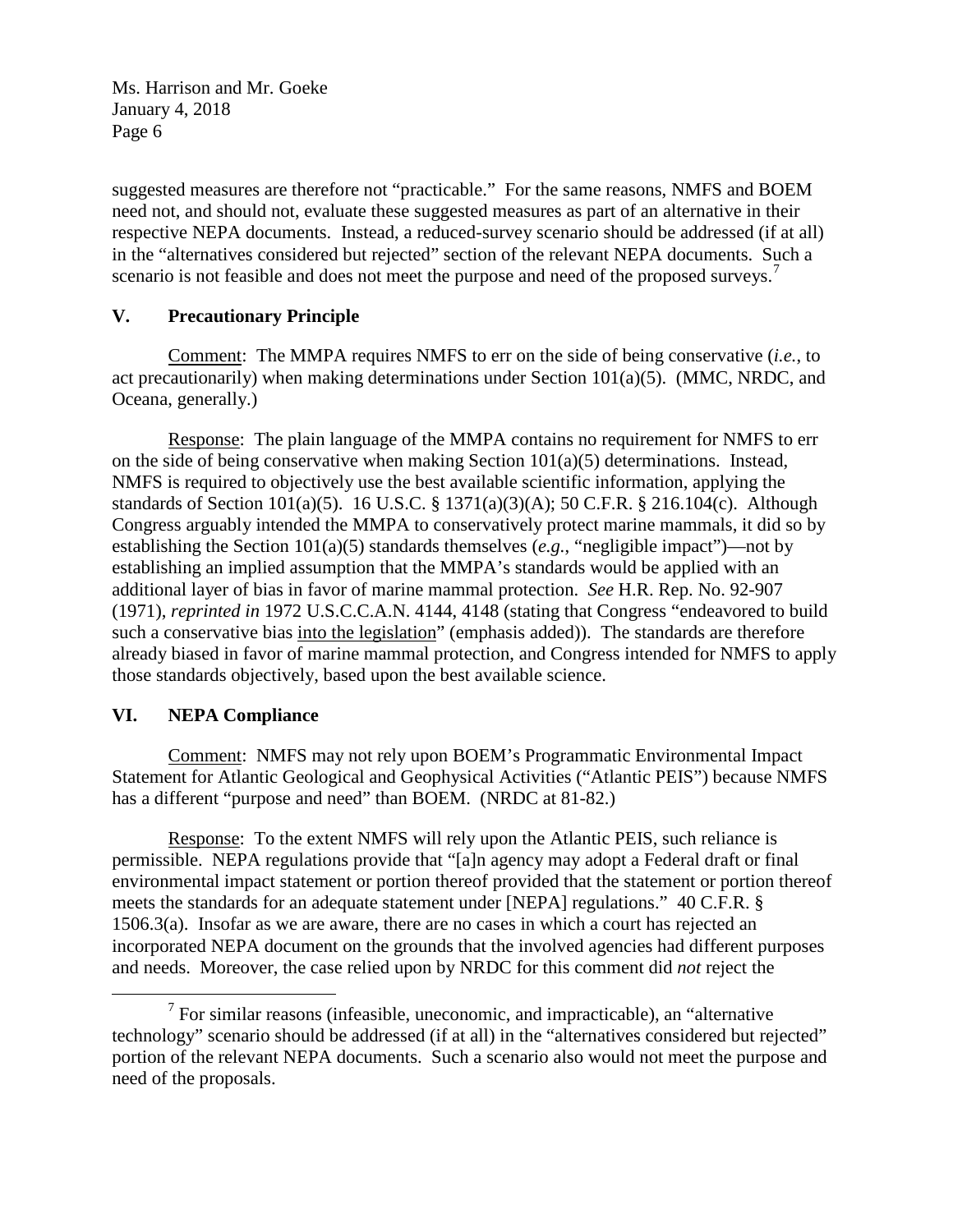environmental impact statement ("EIS") at issue because it incorporated another EIS with a different purpose and need. *See Conservation Council*, 97 F. Supp. 3d at 1236-38. Here, NMFS should provide a clear explanation of the basis for its reliance on the Atlantic PEIS and how that analysis informs its future MMPA determinations.

Comment: BOEM must prepare a supplement to the Atlantic PEIS before BOEM or NMFS may tier from it. (NRDC at 81-82; Oceana at 73-78.)

Response: An EIS must be supplemented when "there are significant new circumstances or information relevant to environmental concerns and bearing on the proposed action or its impacts." 40 C.F.R. § 1502.9(c)(1)(ii). Formal Council on Environmental Quality ("CEQ") guidance expands upon the requirements for supplementation of a programmatic EIS as follows:

> When an agency determines there is a need to supplement a NEPA review, programmatic NEPA reviews provide alternative ways to complete that supplementation. The traditional approach would be to supplement the base document, the original PEA or PEIS. Alternatively, if a new tiered NEPA review can include consideration of the programmatic issues, then the tiered review can also serve as the vehicle for supplementing the PEA or PEIS. When the new information's effects are limited to potential impacts or alternatives associated with the next stage, or project- or site-specific decision, then the tiered analysis can address the new information without having to supplement the PEA or PEIS.

CEQ, *Guidance on Effective Use of Programmatic NEPA Reviews* (Dec. 18, 2014). Whether new information requires supplemental analysis is a "classic example of a factual dispute the resolution of which implicates substantial agency expertise."<sup>[8](#page-6-0)</sup>

As applied here, if the new information does not constitute "significant new information," no supplementation is required. If the new information is significant, then BOEM (or NMFS) may address the new information in the survey-specific (or IHA-specific) environmental assessments ("EAs") so long as the new information (i) involves programmatic issues that can capably be addressed in the EAs *or* (ii) is relevant only to the site-specific EAs. There is no apparent reason why any new relevant information cannot be capably addressed in surveyspecific (or IHA-specific) EAs. Because an agency's evaluation of cumulative effects is typically an element of NEPA that is exploited by environmental advocates, any such site-

<span id="page-6-0"></span> <sup>8</sup> *Tri-Valley CAREs v. U.S. Dep't of Energy*, 671 F.3d 1113, 1130 (9th Cir. 2012) (citing *Marsh v. Or. Nat. Res. Council,* 490 U.S. 360, 373-74 (1989)).